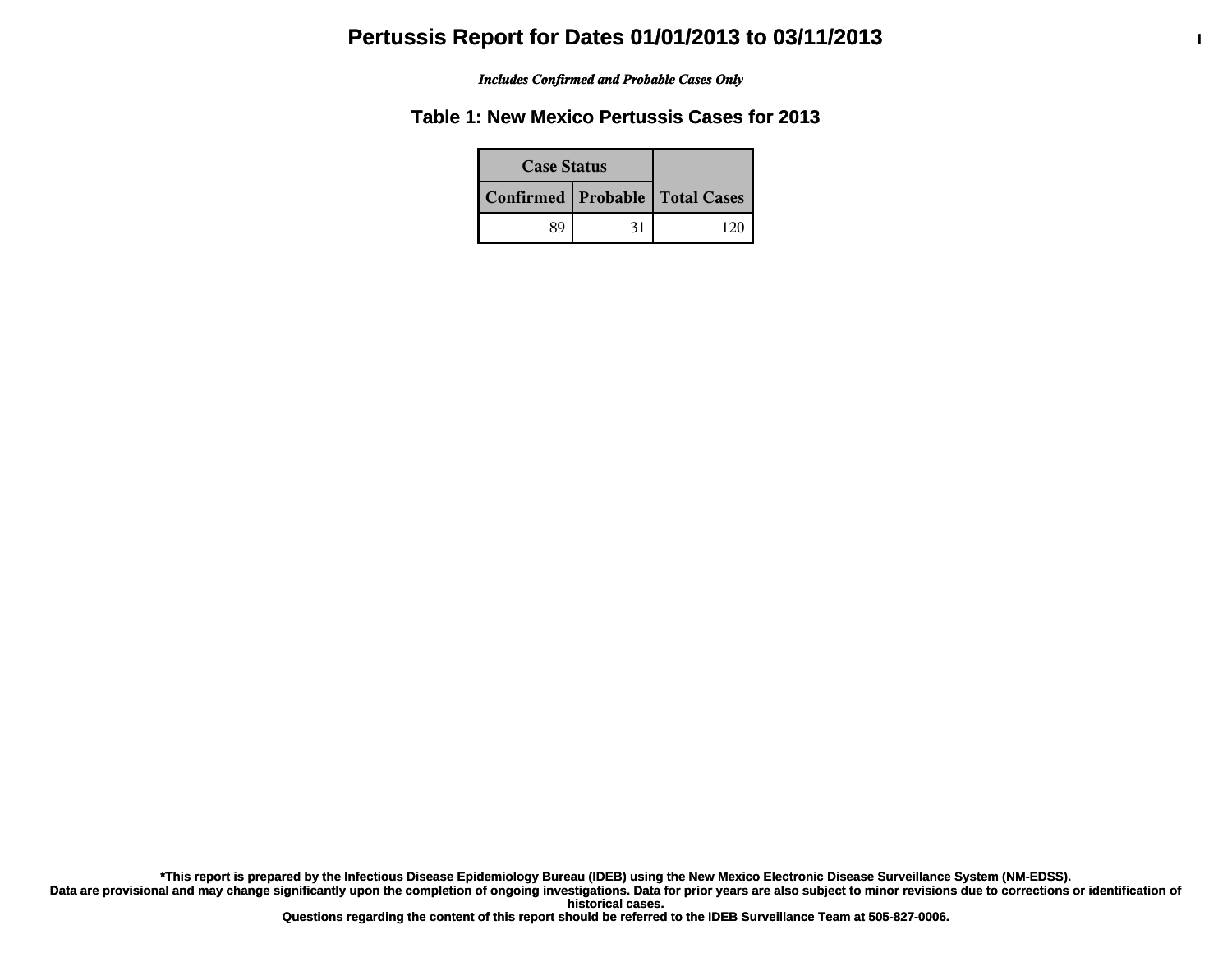#### *Includes Confirmed and Probable Cases Only*

### **Table 2: Pertussis Cases by County**

| County                   | Case<br><b>Number</b> | <b>Percent</b><br>of Total<br>Cases | Incidence<br>per<br>100,000 |
|--------------------------|-----------------------|-------------------------------------|-----------------------------|
| <b>Bernalillo County</b> | 53                    | 44.2                                | 8.0                         |
| Colfax County            | 7                     | 5.8                                 | 51.0                        |
| <b>Eddy County</b>       | 4                     | 3.3                                 | 7.4                         |
| <b>Grant County</b>      | 1                     | 0.8                                 | 3.4                         |
| Guadalupe County         | 1                     | 0.8                                 | 21.3                        |
| Lea County               | 6                     | 5.0                                 | 9.2                         |
| Los Alamos County        | 13                    | 10.8                                | 72.5                        |
| <b>McKinley County</b>   | 1                     | 0.8                                 | 1.4                         |
| Rio Arriba County        | 4                     | 3.3                                 | 9.9                         |
| San Juan County          | 7                     | 5.8                                 | 5.4                         |
| San Miguel County        | 1                     | 0.8                                 | 3.4                         |
| Sandoval County          | 1                     | 0.8                                 | 0.8                         |
| Santa Fe County          | 8                     | 6.7                                 | 5.5                         |
| Sierra County            | $\mathfrak{D}$        | 1.7                                 | 16.7                        |
| <b>Taos County</b>       | $\overline{2}$        | 1.7                                 | 6.1                         |
| Valencia County          | 9                     | 7.5                                 | 11.7                        |

**\*This report is prepared by the Infectious Disease Epidemiology Bureau (IDEB) using the New Mexico Electronic Disease Surveillance System (NM-EDSS).**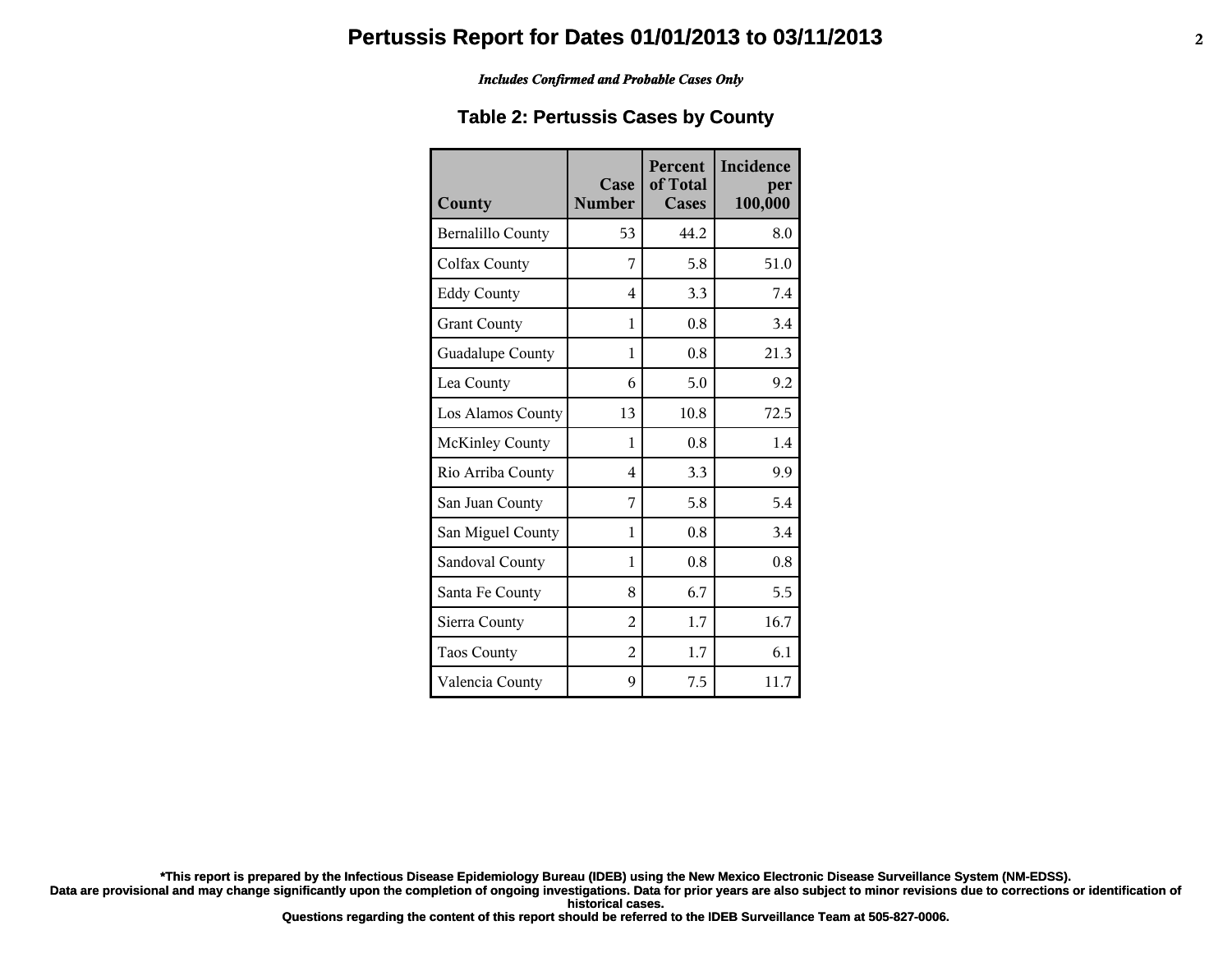#### *Includes Confirmed and Probable Cases Only*

## **Table 3: Pertussis Cases by Age Group**

| <b>Age Group</b>  | Case<br><b>Number</b> | Percent |
|-------------------|-----------------------|---------|
| $<$ 1 Year        | 8                     | 6.7     |
| 1 to 5 Years      | 11                    | 9.2     |
| 6 to 10 Years     | 34                    | 28.3    |
| 11 to 18 Years    | 28                    | 23.3    |
| 19 to 65 Years    | 38                    | 31.7    |
| 65 Years or Older |                       |         |

**\*This report is prepared by the Infectious Disease Epidemiology Bureau (IDEB) using the New Mexico Electronic Disease Surveillance System (NM-EDSS).**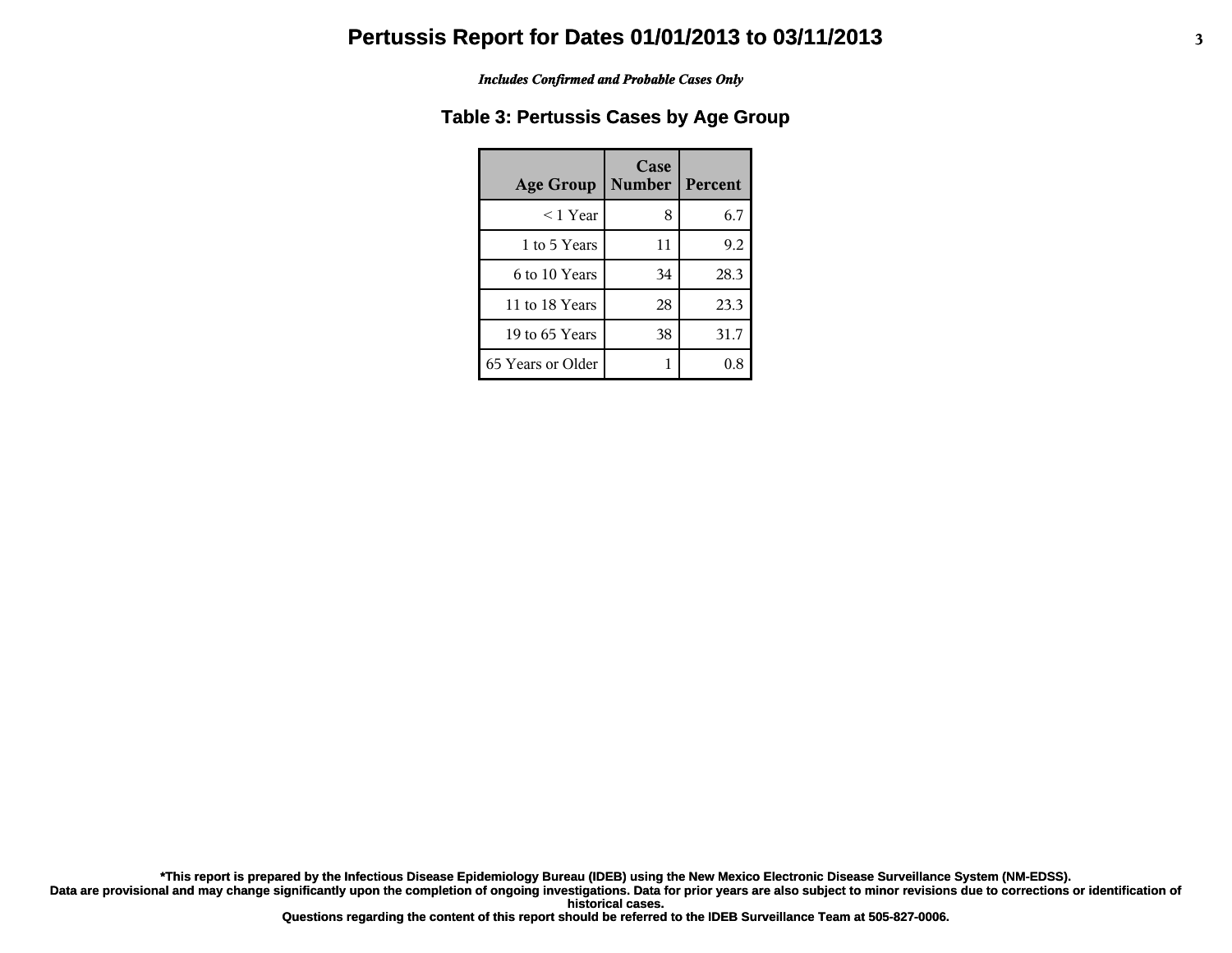#### *Includes Confirmed and Probable Cases Only*

### **Table 4: Pertussis Cases by Race/Ethnicity**

| <b>Race/Ethnicity</b>             | Case<br><b>Number</b> | Percent |
|-----------------------------------|-----------------------|---------|
| American Indian or Alaska Nativel | 3                     | 2.5     |
| <b>Black or African American</b>  | 2                     | 1.7     |
| Hispanic                          | 59                    | 49.2    |
| White                             | 55                    | 45.8    |
| Multi-race                        |                       | 0.8     |

**\*This report is prepared by the Infectious Disease Epidemiology Bureau (IDEB) using the New Mexico Electronic Disease Surveillance System (NM-EDSS).**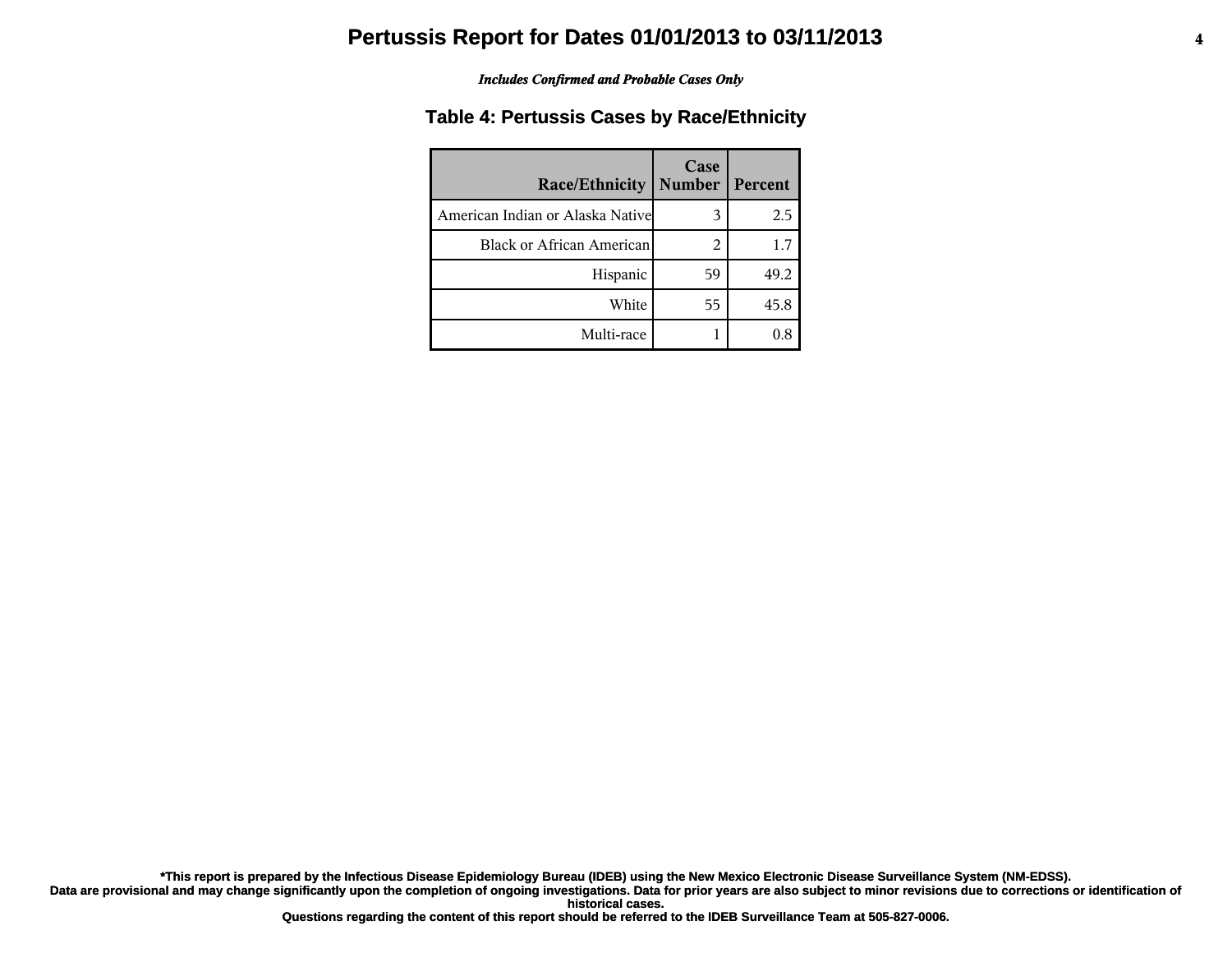### *Includes Confirmed and Probable Cases Only*

### **Table 5: Cases of Pertussis by Race/Ethnicity**

|                                  | <b>Ethnicity</b>         |                                        |                            |        |
|----------------------------------|--------------------------|----------------------------------------|----------------------------|--------|
| Race                             | Hispanic<br>or<br>Latino | <b>Not</b><br>Hispanic<br>or<br>Latino | Unknown/<br><b>Missing</b> | Total  |
| American Indian or Alaska Native | 1                        | $\overline{2}$                         | $\theta$                   | 3      |
|                                  | 0.83                     | 1.67                                   | 0.00                       | 2.50   |
| <b>Black or African American</b> | $\overline{2}$           | $\Omega$                               | $\Omega$                   | 2      |
|                                  | 1.67                     | 0.00                                   | 0.00                       | 1.67   |
| White                            | 47                       | 53                                     | $\mathfrak{D}$             | 102    |
|                                  | 39.17                    | 44.17                                  | 1.67                       | 85.00  |
| Multi-race                       | $\Omega$<br>0.00         | 1<br>0.83                              | $\Omega$<br>0.00           | 0.83   |
| <b>Unknown/Missing</b>           | 12                       | $\theta$                               | $\Omega$                   | 12     |
|                                  | 10.00                    | 0.00                                   | 0.00                       | 10.00  |
| <b>Total</b>                     | 62                       | 56                                     | $\mathfrak{D}$             | 120    |
|                                  | 51.67                    | 46.67                                  | 1.67                       | 100.00 |

**\*This report is prepared by the Infectious Disease Epidemiology Bureau (IDEB) using the New Mexico Electronic Disease Surveillance System (NM-EDSS).**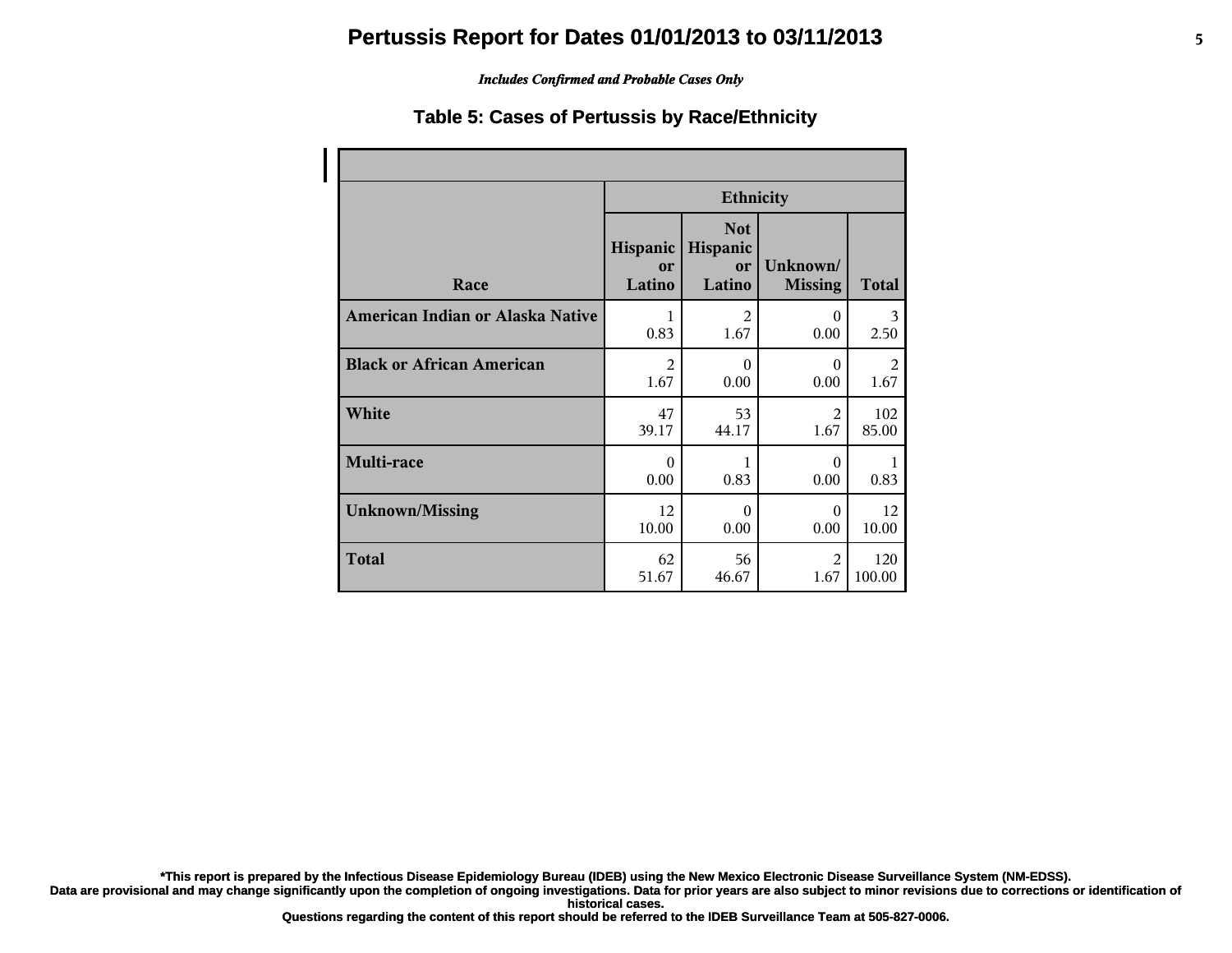*Includes Confirmed and Probable Cases Only*

## **Table 6: Pertussis Cases by Sex**

|        | Case<br>Sex   Number | Percent |
|--------|----------------------|---------|
| Female | 66                   | לל      |
| Male   | 54                   |         |

**\*This report is prepared by the Infectious Disease Epidemiology Bureau (IDEB) using the New Mexico Electronic Disease Surveillance System (NM-EDSS).**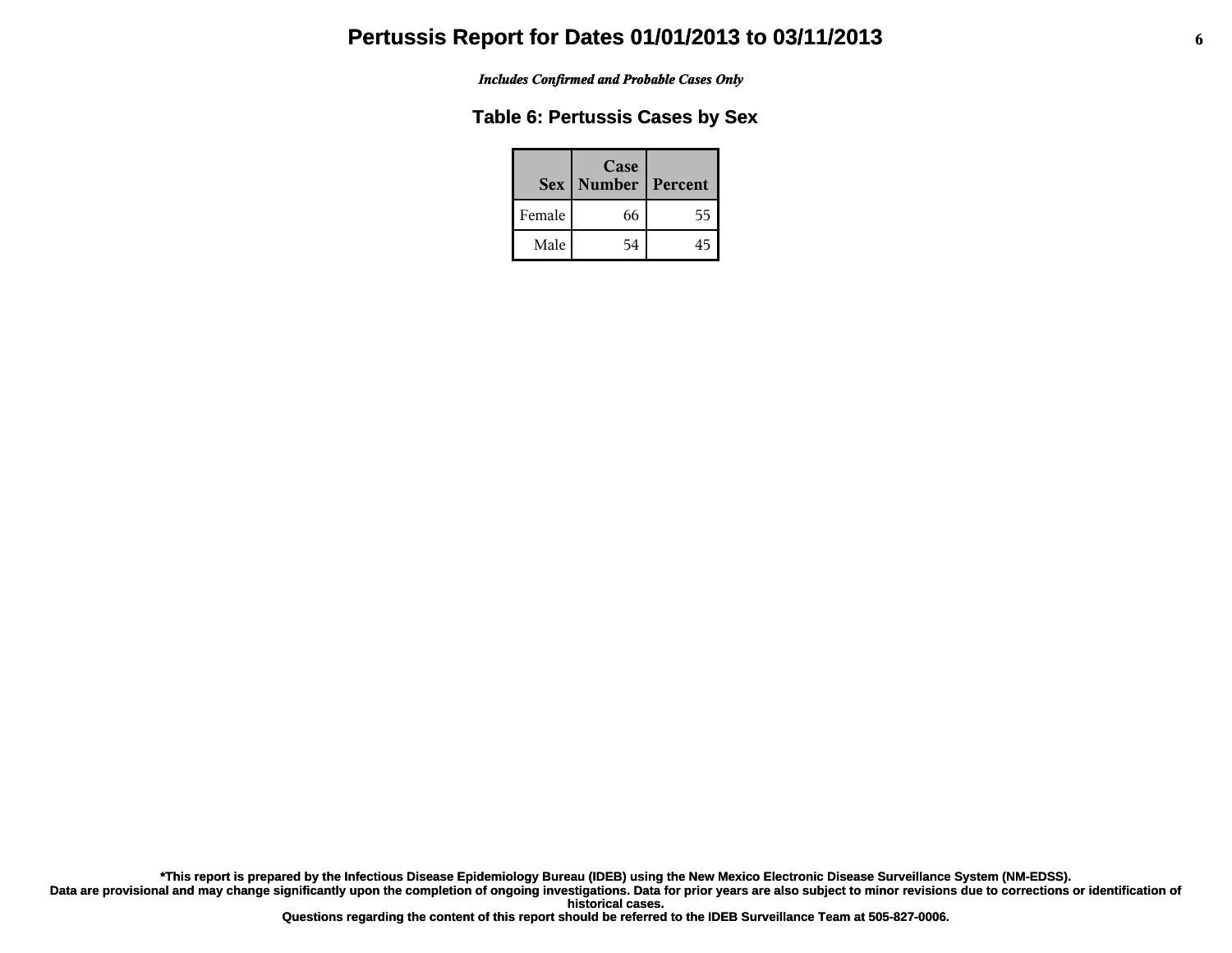#### *Includes Confirmed and Probable Cases Only*

## **Table 7: Hospitalizations of Pertussis Cases**

| Yes   |         | No    |         |
|-------|---------|-------|---------|
| Count | Percent | Count | Percent |
|       | 5.0     | 113   | 95.0    |

**\*This report is prepared by the Infectious Disease Epidemiology Bureau (IDEB) using the New Mexico Electronic Disease Surveillance System (NM-EDSS).**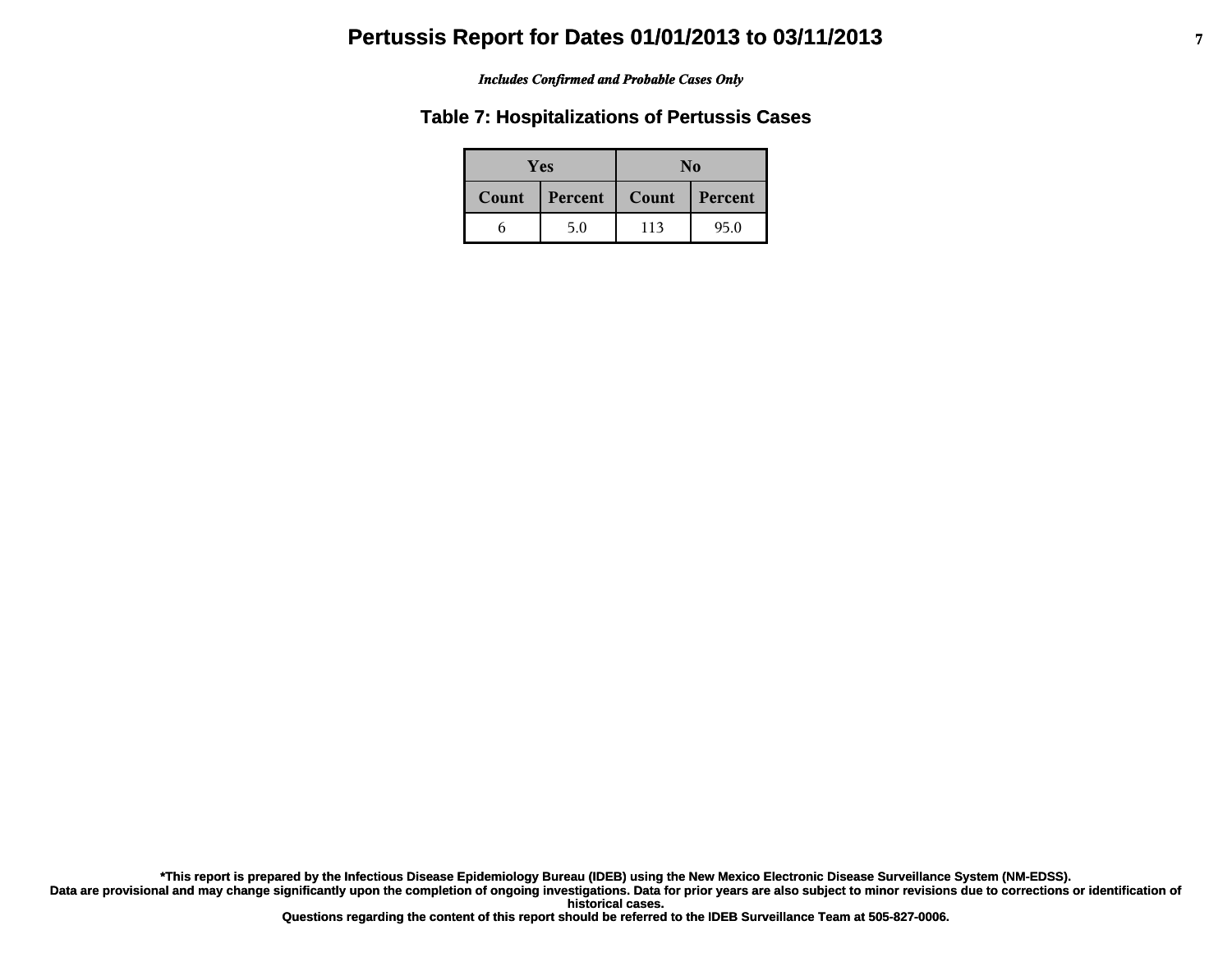#### *Includes Confirmed and Probable Cases Only*

#### **Age Group Hospitalized Cases Yes No Unknown Total < 1 Year** 4 50.00 4 50.00 0 0.00 8 **1 to 5 Years** 1 0 0.00 11 100.00 0 0.00 11 **6 to 10 Years** 1 0 0.00 34 100.00 0 0.00 34 **11 to 18 Years** 1 0 0.00 27 96.43 1 3.57 28 **19 to 65 Years** 1 2.63 37 97.37 0 0.00 38 **65 Years or Older** 1 100.00 0 0.00 0 0.00 1 **Total** 6 113 1 120

### **Table 8: Cases of Pertussis by Hospitalization and Age Group**

**\*This report is prepared by the Infectious Disease Epidemiology Bureau (IDEB) using the New Mexico Electronic Disease Surveillance System (NM-EDSS).**